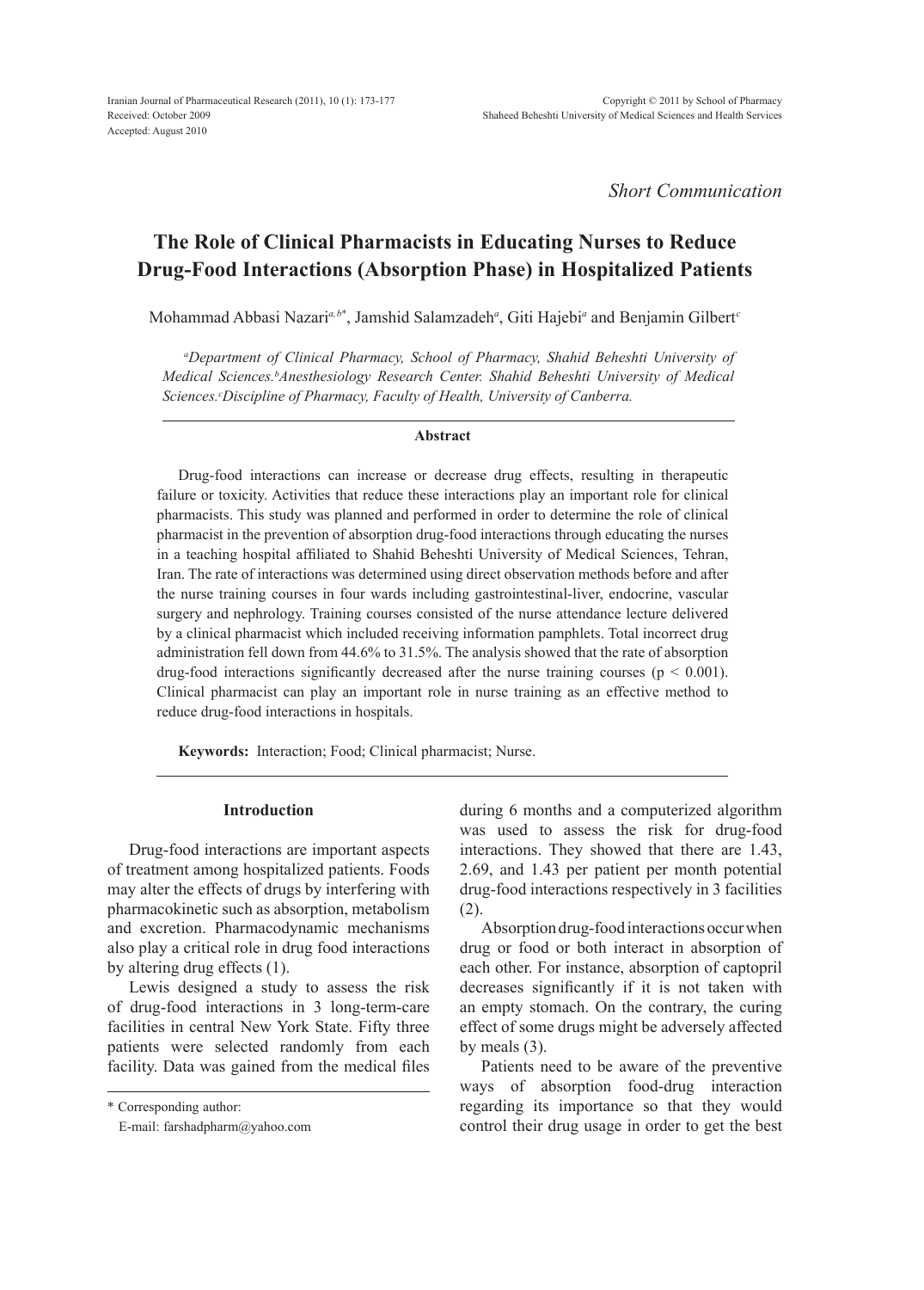effect of the treatment. Focusing on educating patients and healthcare workers absolutely helps in this regard (4). Many methods were utilized to reduce drug-food interactions including drug prescription standard tables (4), hospital newsletters (5), educational in services (6), label systems (7), patient written and/or verbal counseling (8) and finally computerized interaction control (9).

The role of clinical pharmacist in reduction of absorption drug-food interactions by nurse education was evaluated through this study after measuring the rate of interactions before and after the intervention.

### **Experimental**

This study was an interventional research in a before-after design from April 2007 to December 2008 in a teaching hospital affiliated to Shahid Beheshti University of Medical Sciences, Tehran, Iran. Four wards with the greatest prescription rate of oral drugs during the past 6 months were selected to carry out the study. This information was gathered from the central pharmacy of the hospital. Patients hospitalized in four wards (gastrointestinal-liver; vascular surgery; endocrine and nephrology) were evaluated for drug-food interaction rate before and after nurse-training. This study was carried out in three distinct phases:

#### *Phase 1: Observation before training*

Drug-food interactions were recorded prospectively by a trained pharmacy student via monitoring drug and food consumption. Monitoring was done via direct observations during hospitalisation for each patient. Drugfood interactions were defined as "taking drugs away from the suitable time related to food consumption based on drug information textbooks". International references of drugfood interactions (10, 11), define two categories of drugs. These are defined in our study as:

• Drugs that must be taken in a specific manner regarding food consumption.

• Drugs without any significant interactions with food.

Patients in each ward were observed for a time period of 2 months with consideration of turnover rate of the wards. There are 3 distinct working shifts (morning, afternoon and night) in each ward. As nurses were changed in each working shift, the observer attended different shifts in the wards.

## *Phase 2: Nursing staff training*

During the second phase, all the nurses working in the four wards received training about all aspects of drug-food interactions via attending the classes supervised by a clinical pharmacist and by giving the information pamphlets in which the guiding tables of drug and food usage were illustrated. Pamphlets were prepared and distributed to the nurses by the same clinical pharmacist.

These actions were managed by the nursing management department of the hospital with the aim of upgrading the knowledge of registered nursing staff and didn't interfere with their normal work shift.

## *Phase 3: Re-Observation after nurse training*

The third phase started one month later after nurse training in each ward to re-evaluate drugfood interactions using the interaction categories mentioned previously. This phase was done in 1 month and like phase 1, the observer attended the wards at different working shifts.

# *Data analysis*

Data were analyzed using "Mini Tab" statistical software and compared by chisquared test. p-value < 0.05 was considered significant.

# **Results and Discussion**

Direct observations of drug-food interactions were done for 460 hospitalized patients. Overall, 7000 direct observations were done during the study among which 5244 belonged to the first phase and 1756 to the third one. Drug usage observations were classified to 2 categories included:

A: Drugs which must be used in a specific way regarding food.

B: Drugs which do not have any specific way of being used regarding food and patients can take them without any concern about food.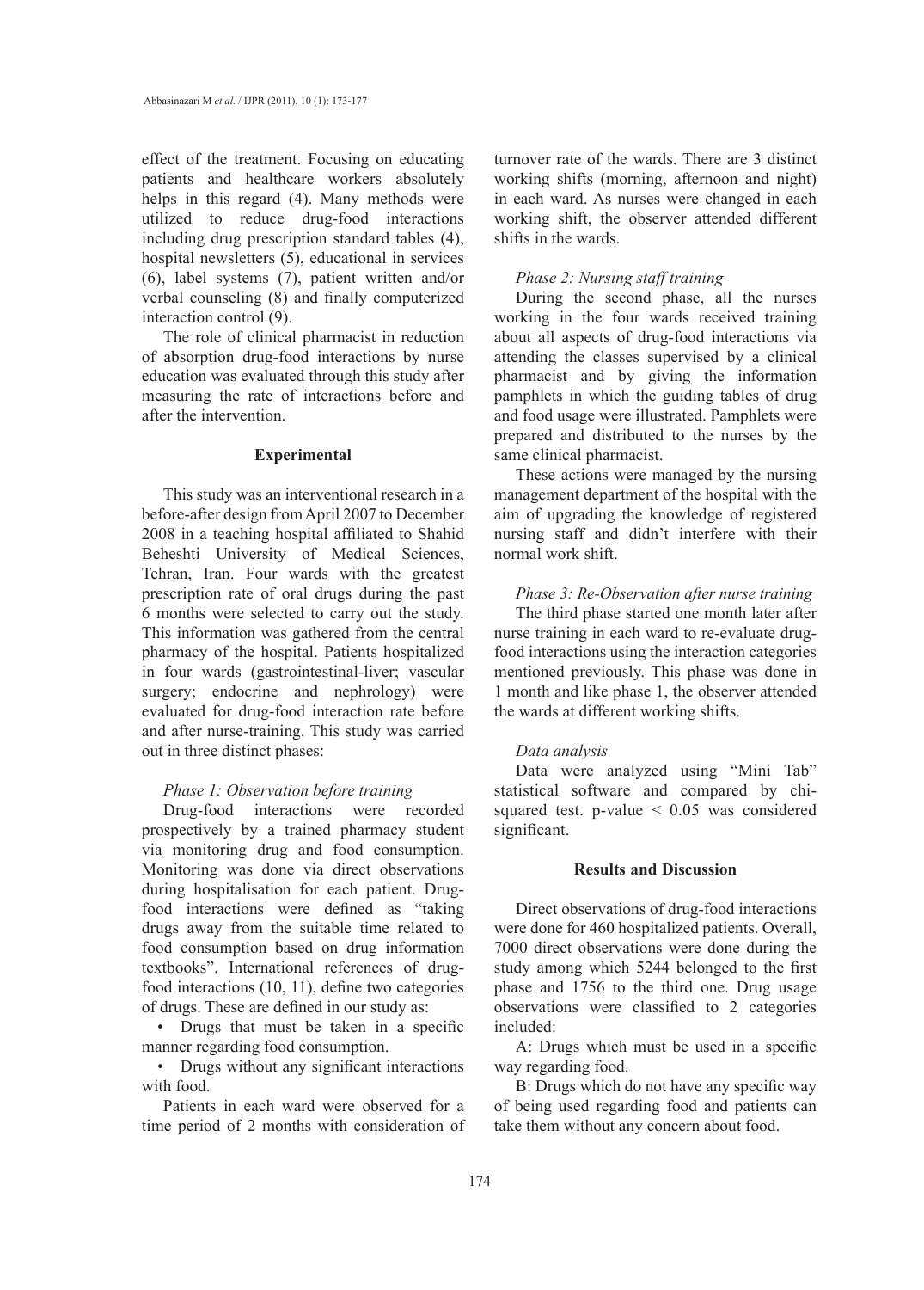|                         |                           |              | <b>Before education</b> |                 |                 |  |  |  |
|-------------------------|---------------------------|--------------|-------------------------|-----------------|-----------------|--|--|--|
|                         | <b>Total observations</b> | $\mathbf{A}$ | B                       | $A1(\% from A)$ | $A2(\% from A)$ |  |  |  |
| <b>GI-Liver</b>         | 1384                      | 865          | 519                     | 456 (52.7)      | 409 (47.3)      |  |  |  |
| <b>Vascular surgery</b> | 1236                      | 736          | 500                     | 381 (51.8)      | 355 (48.2)      |  |  |  |
| Endocrinology           | 1303                      | 816          | 487                     | 466(57.1)       | 350 (42.9)      |  |  |  |
| <b>Nephrology</b>       | 1321                      | 787          | 534                     | 471 (59.8)      | 316(40.2)       |  |  |  |
| <b>Total</b>            | 5244                      | 3204         | 2040                    | 1774 (55.4)     | 1430(44.6)      |  |  |  |
| <b>After education</b>  |                           |              |                         |                 |                 |  |  |  |
|                         | <b>Total observations</b> | $\mathbf{A}$ | B                       | $A1(\% from A)$ | $A2(\% from A)$ |  |  |  |
| <b>GI-Liver</b>         | 403                       | 287          | 116                     | 157(54.7)       | 130(45.3)       |  |  |  |
| Vascular surgery        | 270                       | 153          | 117                     | 100(65.4)       | 53 (34.6)       |  |  |  |
| Endocrinology           | 557                       | 393          | 164                     | 287(73)         | 106(27)         |  |  |  |
| <b>Nephrology</b>       | 526                       | 417          | 109                     | 312(74.8)       | 105(25.2)       |  |  |  |
| <b>Total</b>            | 1756                      | 1250         | 506                     | 856 (68.5)      | 394 (31.5)      |  |  |  |

**Table 1.** Comparison between the wards for incorrect drug consumption rates before and after the nurse education courses.

A: Drug usage observations that must be in a specific way regarding food.

B: Drug usage observations that have not a specific way of usage regarding food.

 $A<sub>1</sub>$ : Drug observations of category A that usages were in correct way.

 $A_2$ : Drug observations of category A that usages were in incorrect way.

Observations in category "A" showed that there were drugs used in correct  $(A_1)$  and incorrect  $(A_2)$  ways. Table 1 illustrates these results in each ward separately.

Most of the incorrect usages were observed with Hydrochlorothiazide, Captopril and Gemfibrozil in both phase 1 and phase 3.

Data showed that 44.6% of drug-takings through the first phase were incorrect regarding the food. The Vascular surgery ward had the most incorrect drug consumption pattern followed by the gastrointestinal- liver, endocrinology and nephrology wards, respectively.

Total incorrect drug consumption was 31.5% in the phase 3, after the nurse training. The gastrointestinal-liver ward had the most percentage of incorrect drug-taking followed by the wards of vascular surgery, endocrinology and nephrology, respectively. This means that total incorrect consumption rate of drug regarding food in the mentioned wards fell by 13.1% after training the nurses. Furthermore, a significant reduction of incorrect usage of drug were revealed after training the nurses of vascular surgery, endocrinology and nephrology wards, ( $p < 0.002$ ,  $p < 0.0001$  and  $p < 0.0001$ , respectively) although no significant reduction was found in gastrointestinal-liver ward in this matter ( $p = 0.56$ ).

Nurses, the main target population in this study, were asked for age, sex and the period of work-time in the wards. The ratio of beds on nurses was defined in each ward, separately. These data are illustrated in Table 2.

Physicians, pharmacists and nurses are three healthcare professionals who are trained in the roles and side effects of drugs and ways to reduce many adverse outcomes of prescribing them. Their knowledge and role in patient education in various areas is also important. It is likely that these healthcare professionals lack time and knowledge of properly manage drug-food interactions. Heavy work loads and insufficient training may contribute to this. Hayley *et al.* studied 30 healthcare workers in 7 wards including physicians, pharmacists and nurses. They found that only 66.6% of them have some knowledge of drug-good interactions (12).

There are few studies about the effect of nurse education in prevention or alleviation of drug-food interactions (5, 6). Gauthier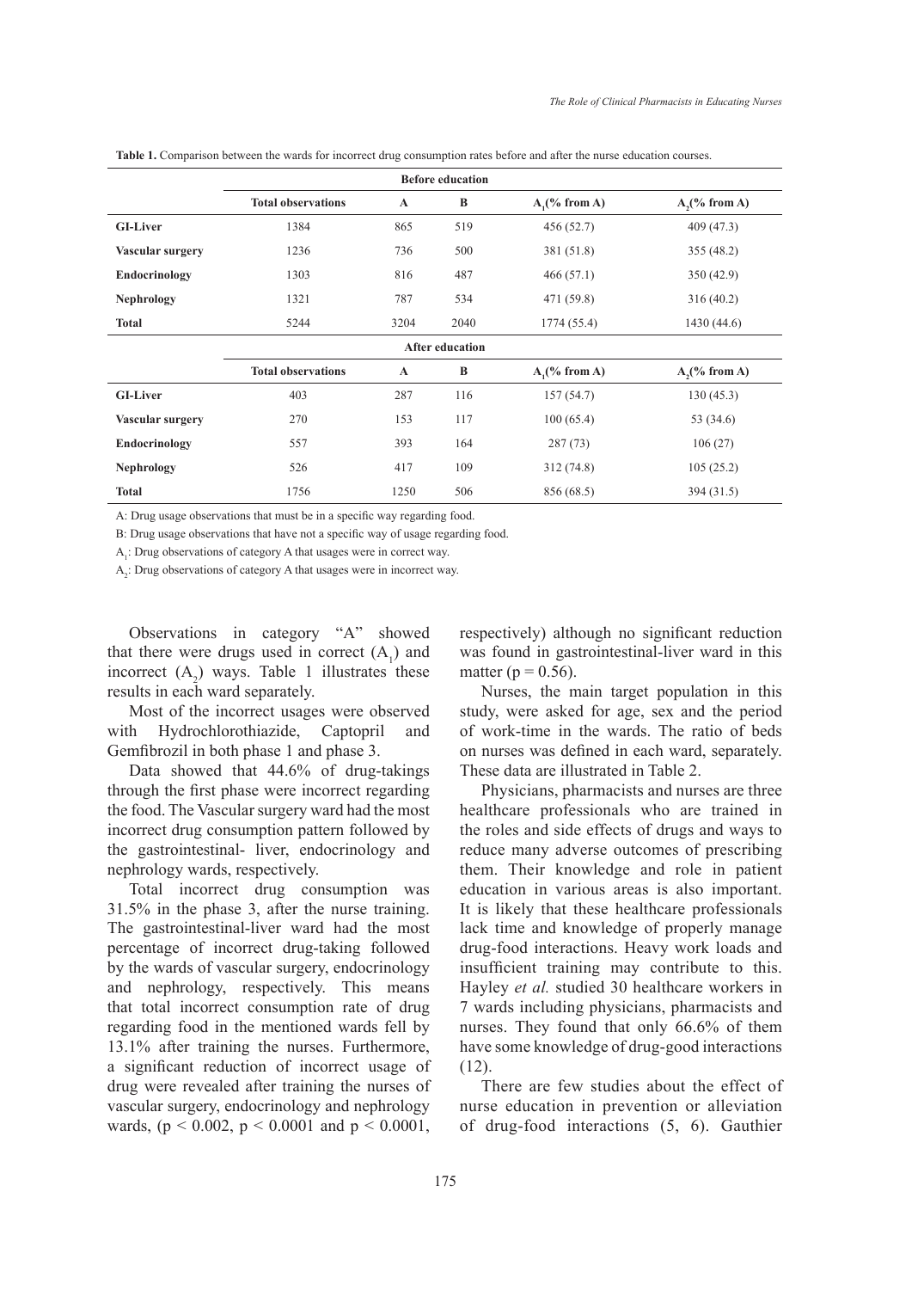| Wards                  | <b>Nurses</b> |               |        |                          |                |                             |
|------------------------|---------------|---------------|--------|--------------------------|----------------|-----------------------------|
|                        | <b>Total</b>  | Male          | Female | Average experience (Yrs) | Number of beds | Ratio of beds(n) /nurses(n) |
| Gastrointestinal-liver | 13            | 2             | 11     | 5.6                      | 50             | 3.8                         |
| Vascular surgery       | 6             | $\Omega$      | 6      | 10.1                     | 20             | 3.3                         |
| Endocrinology          | 8             | $\mathcal{L}$ | 6      | 7.8                      | 20             | 2.5                         |
| <b>Nephrology</b>      |               | $\Omega$      |        | 7.4                      | 20             | 2.8                         |

**Table 2.** Characteristics of studied nurses and wards.

evaluated the effect of 2 interventions on decreasing drug nutrient interactions: 1-placement of a brightly colored label in the medication drawer and on the cover of the nursing medication card flip-chart, 2-placement of the labels plus a five-minute structured patient-counseling session. These interventions caused 19% and 16% decrease in rate of drug nutrient interactions, respectively (7). By using educational in services, DePestel *et al*. showed that training the nurses reduced the rate of interactions of fluoroquinolone and tetracycline with multivalent cations no more than 10% (13). As the nurses are the last link of treatment chain in the hospital, hypothesis of the study was that the nurse training of drug regarding food interactions could decrease drugfood interactions rate in the hospital. Unlike Depetsel *et al.*, we prefer to evaluate the nurse education by attending the classes and giving educational pamphlets of drug regarding food interactions. Average experience of evaluated nurses was not less than 5 years in this study. In this case, a great deal of theoretical knowledge would be forgotten because of their daily act and business.

In this study, we chose direct nurse education method of drug regarding food interactions by clinical pharmacist. It has been shown that drug-food interactions decreased by 13.1% after nurse training. It was observed that unlike the other wards, the gastrointestinal-liver ward did not show a significant reduction in errors following the nurse training ( $p = 0.56$ ). May be the higher bed to nurse ratio in this ward leads such a result. Nurses in this ward also had less experience than the other wards. The periodic provision of training the nurses should be part of the normal role of the clinical pharmacists and be allowed in their work requirement. It suggests that educational programs about drug-food interactions should be provided periodically to nurses by clinical pharmacist.

## **References**

- (1) Yamreudeewong W, Henann NE, Fazio A, Lower DL and Cassidy TG. Drug-food interactions in clinical practice. *J. Fam. Practice* (1995) 40: 376-84.
- (2) Lewis CW, Frongillo EA and Roe DA. Drug-nutrient interactions in three long-term care facilities. *J. Am. Diet Assoc.* (1995) 95: 309-15.
- (3) Schmidt LE and Dalhoff K. Food drug interactions. *Drugs* (2002) 62: 1481-1502.
- (4) McCabe BJ. Prevention of food-drug interactions with special emphasis on older adults. *Curr. Opin. Clin. Nutr.* (2004) 7: 21-26.
- Franse VL, Stark N and Powers T. Drug-nutrient (5) interactions in a veterans administration medical center teaching hospital. *Nutr. Clin. Pract*. (1988) 3: 145-7.
- Garabedian- Ruffalo SM, Syrja-Farber M and (6) Lanius PM. Monitoring of drug-drug and drug-food interactions. *Am. J. Hosp. Pharm*. (1988) 45: 1530-34.
- (7) Gautheir I, Malone M and Lesar TS. Comparison of programs for preventing drug-nutrient interactions in hospitalized patients. *Am. J. Health Syst. Pharm.* (1997) 15: 405-11.
- Teresi ME and Morgan DE. Attitudes of healthcare (8) professionals toward patient counseling on drug nutrient interactions. *Ann. Pharmacother.* (1994) 28: 576-580.
- (9) Poirier TI and Gludici RA. Evaluation of drugfood/nutrient interactions microcomputer software programs. *Hosp. Pharm*. (1991) 26: 533-40.
- Beatrice B, Berenda R and Mark F. (eds.) *Drug*  (10) *Information Handbook for Advanced Practice Nursing.* Lexi Comp Inc, Ohio (2005).
- (11) Joseph I and Vincent T. (eds.) *Handbook of Drug Nutrient Interactions*. Humana Press Inc, New Jersey  $(2004)$
- Hayley Marsh. *Baseline Audit Assessing Pharmacist,*  (12) *Nurse and Patient Awareness into Potential Food-Drug Interactions.* Cross University Hospital NHS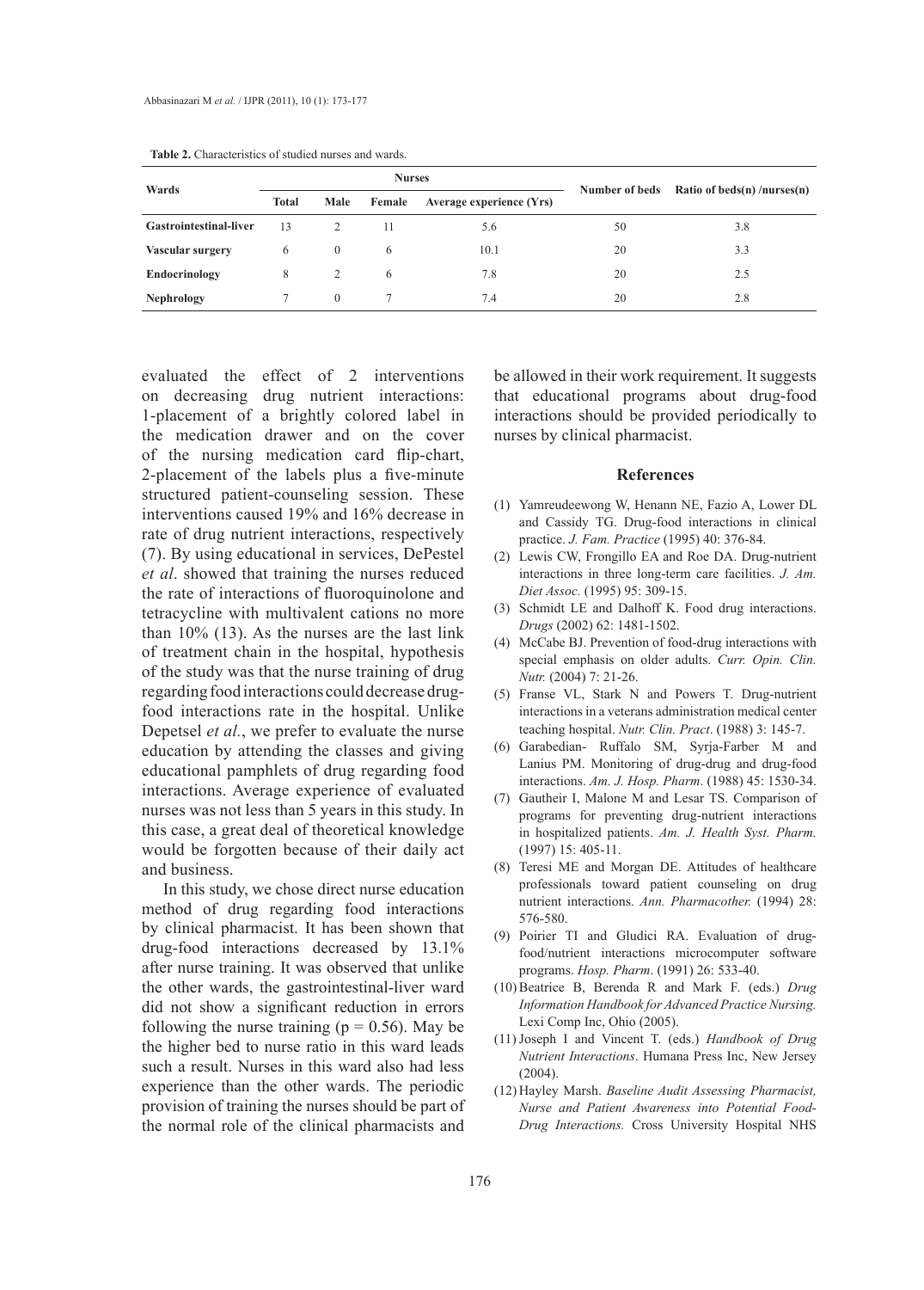Trust,London.At: http://www.londonpharmacy.nhs. uk/.../109%20Hayley%20Marsh.pdf Accessed 16 June 2010.

(13) DePestel DD, DePestel JM and Walker PC. Impact of educational interventions to prevent drug interactions between oral fluoroquinolone or tetracycline antibiotics with polyvalent cation supplement. *Hosp. Pharm*. (2007) 42: 841-5.

This article is available online at http://www.ijpr-online.com